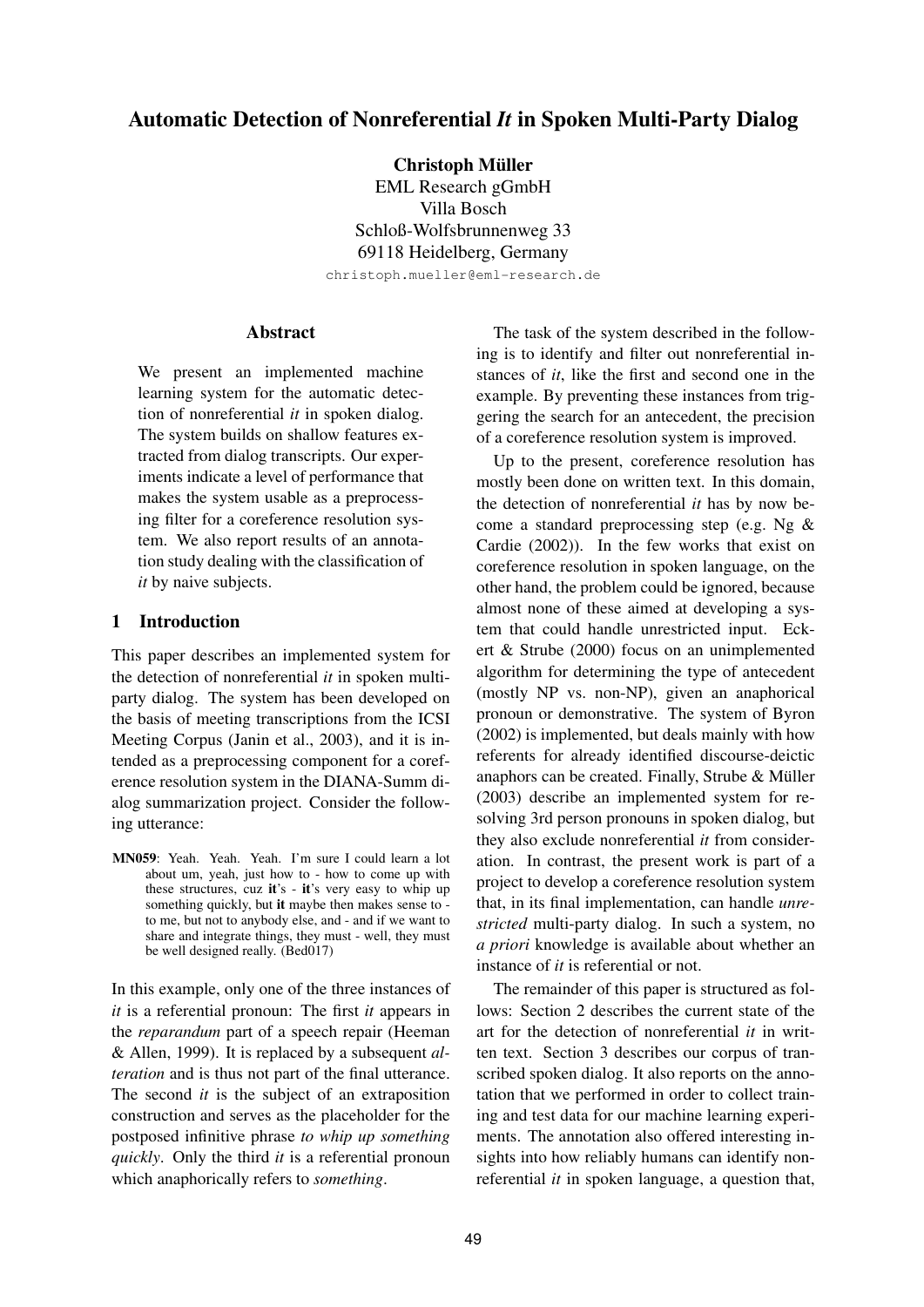to our knowledge, has not been adressed before. Section 4 describes the setup and results of our machine learning experiments, Section 5 contains conclusion and future work.

# **2 Detecting Nonreferential** *It* **In Text**

Nonreferential *it* is a rather frequent phenomenon in written text, though it still only constitutes a minority of all instances of *it*. Evans (2001) reports that his corpus of approx. 370.000 words from the SUSANNE corpus and the BNC contains 3.171 examples of *it*, approx. 29% of which are nonreferential. Dimitrov et al. (2002) work on the ACE corpus and give the following figures: the newspaper part of the corpus (ca. 61.000 words) contains 381 instances of *it*, with 20.7% being nonreferential, and the news wire part (ca. 66.000 words) contains 425 instances of *it*, 16.5% of which are nonreferential. Boyd et al. (2005) use a 350.000 word corpus from a variety of genres. They count 2.337 instances of *it*, 646 of which (28%) are nonreferential. Finally, Clemente et al. (2004) report that in the GENIA corpus of medical abstracts the percentage of nonreferential *it* is as high as 44% of all instances of *it*. This may be due to the fact that abstracts tend to contain more stereotypical formulations.

It is worth noting here that in all of the above studies the referential-nonreferential decision implicitly seems to have been made by the author(s). To our knowledge, no study provides figures regarding the reliability of this classification.

Paice & Husk (1987) is the first corpus-based study on the detection of nonreferential *it* in written text. From examples drawn from a part of the LOB corpus (technical section), Paice & Husk (1987) create rather complex pattern-based rules (like *SUBJECT VERB it STATUS to TASK*), and apply them to an unseen part of the corpus. They report a final success rate of 92.2% on the test corpus. Nowadays, most current coreference resolution systems for written text include some means for the detection of nonreferential *it*. However, evaluation figures for this task are not always given. As the detection of nonreferential *it* is supposed to be a *filtering* condition (as opposed to a *selection* condition), high precision is normally considered to be more important than high recall. A *false negative*, i.e. a nonreferential *it* that is not detected, can still be filtered out later when resolution fails, while a *false positive*, i.e. a referential *it* that is wrongly removed, is simply lost and will necessarily harm overall recall. Another point worth mentioning is that mere classification accuracy (percent correct) is not an appropriate evaluation measure for the detection of nonreferential *it*. Accuracy will always be biased in favor of predicting the majority class *referential* which, as the above figures show, can amount to over 80%.

The majority of works on detecting nonreferential *it* in written text uses some variant of the partly syntactic and partly lexical tests described by Lappin & Leass (1994), the first work about computational pronoun resolution to address the potential benefit of detecting nonreferential *it*. Lappin & Leass (1994) mainly supply a short list of modal adjectives and cognitive verbs, as well as seven syntactic patterns like *It is Cogv-ed that S*. Like many works that treat the detection of nonreferential *it* only as one of several steps of the coreference resolution process, Lappin & Leass (1994) do not give any figures about the performance of this filtering method.

Dimitrov et al. (2002) modify and extend the approach of Lappin & Leass (1994) in several respects. They extend the list of modal adjectives to 86 (original: 15), and that of cognitive verbs to 22 (original: seven). They also increase the coverage of the syntactic patterns, mainly by allowing for optional adverbs at certain positions. Dimitrov et al. (2002) report performance figures for each of their syntactic patterns individually. The first thing to note is that 41.3% of the instances of nonreferential *it* in their corpus do not comply with any of the patterns they use, so even if each pattern worked perfectly, the maximum recall to be reached with this method would be 58.7%. The actual recall is 37.7%. Dimitrov et al. (2002) do not give any precision figures. One interesting detail is that the pattern involving the passive cognitive verb construction accounts for only three instances in the entire corpus, of which only one is found.

Evans (2001) employs memory-based machine learning. He represents instances of *it* as vectors of 35 features. These features encode, among other things, information about the parts of speech and lemmata of words in the context of *it* (obtained automatically). Other features encode the presence or absence of, resp. the distance to, certain element sequences indicative of pleonastic *it*, such as complementizers or present participles. Some features explicitly reference structural properties of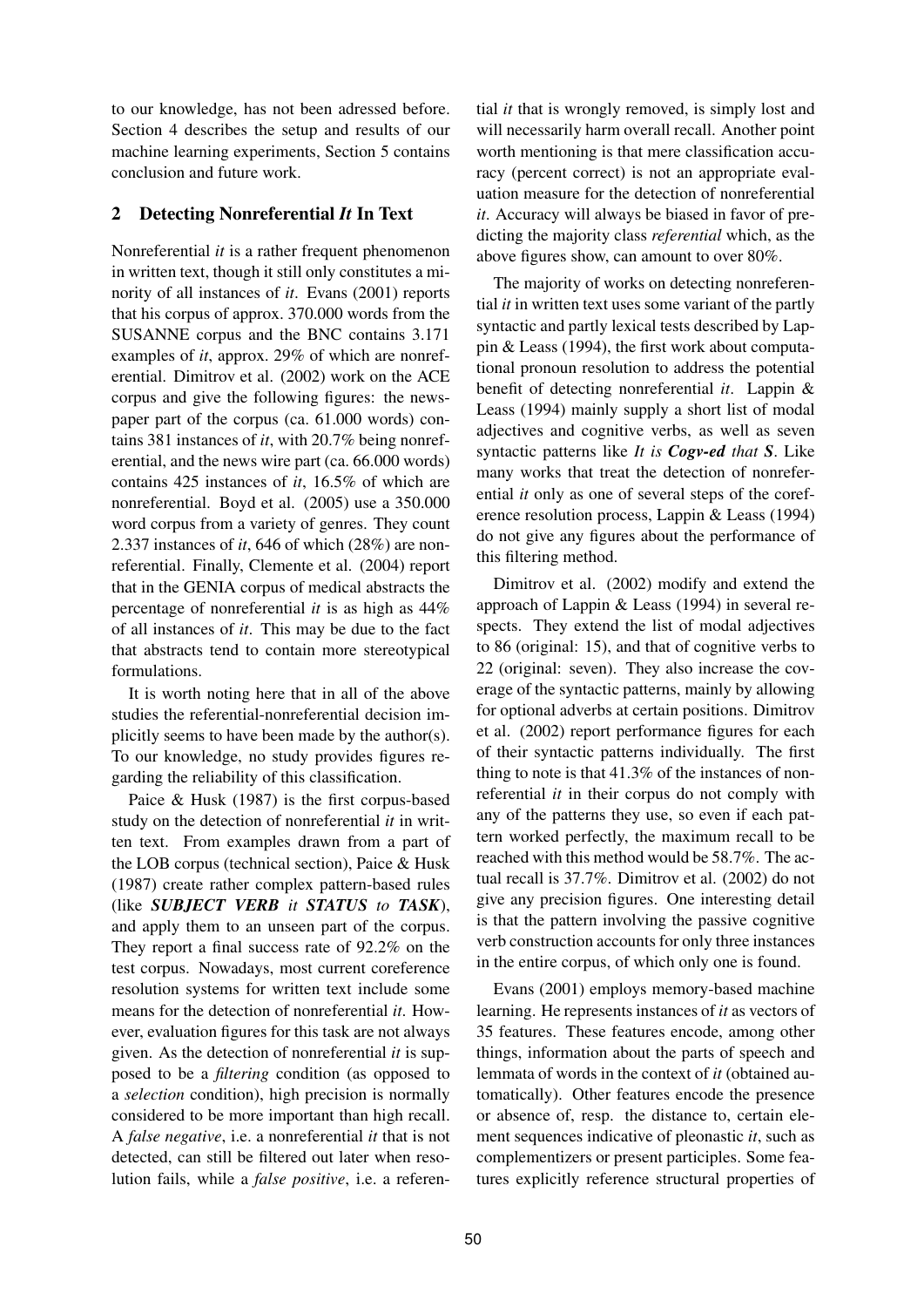the text, like position of the *it* in its sentence, and position of the sentence in its paragraph. Sentence boundaries are also used to limit the search space for certain distance features. Evans (2001) reports a precision of 73.38% and a recall of 69.25%.

Clemente et al. (2004) work on the GENIA corpus of medical abstracts. They assume perfect preprocessing by using the manually assigned POS tags from the corpus. The features are very similar to those used by Evans (2001). Using an SVM machine learning approach, Clemente et al. (2004) obtain an accuracy of 95.5% (majority base line: approx. 56%). They do not report any precision or recall figures. Clemente et al. (2004) also perform an analysis of the relative importance of features in various settings. It turns out that features pertaining to the distance or number of complementizers following the *it* are consistently among the most important.

Finally, Boyd et al. (2005) also use a machine learning approach. They use 25 features, most of which represent syntactic patterns like *it* VERB ADJ *that*. These features are numeric, having as their value the distance from a given instance of *it* to the end of the match, if any. Pattern matching is limited to sentences, sentence breaks being identified by punctuation. Other features encode the (simplified) POS tags that surround a given instance of *it*. Like in the system of Clemente et al. (2004), all POS tag information is obtained from the corpus, so no (error-prone) automatic tagging is performed. Boyd et al. (2005) obtain a precision of 82% and a recall of 71% using a memory-based machine learning approach, and a similar precision but much lower recall (42%) using a decision tree classifier.

In summary, the best approaches for detecting nonreferential *it* in written text already work reasonably well, yielding an F-measure of over 70% (Evans, 2001; Boyd et al., 2005). This can at least partly be explained by the fact that many instances are drawn from texts coming from rather stereotypical domains, like e.g. news wire text or scientific abstracts. Also, some make the rather unrealistic assumption of perfect POS information, and even those who do *not* make this assumption take advantage of the fact that automatic POS tagging is generally very good for these types of text. This is especially true in the case of complementizers (like *that*) which have been shown to be highly indicative of extraposition constructions. Structural

properties of the context of *it*, including sentence boundaries and position within sentence or paragraph, are also used frequently, either as numerical features in their own right, or as means to limit the search space for pattern matching.

# **3 Nonreferential** *It* **in Spoken Dialog**

Spontaneous speech differs considerably from written text in at least two respects that are relevant for the task described in this paper: it is less structured and more noisy than written text, and it contains significantly more instances of *it*, including some types of nonreferential *it* not found in written text.

## **3.1 The ICSI Meeting Corpus**

The ICSI Meeting Corpus (Janin et al., 2003) is a collection of 75 manually transcribed group discussions of about one hour each, involving 3 to 13 speakers. It features a semiautomatically generated segmentation in which the corpus developers tried to track the flow of the dialog by inserting segment starts approximately whenever a person started talking. Each of the resulting *segments* is associated with a single speaker and contains start and end time information. The transcription contains manually added punctuation, and it also explicitly records disfluencies and speech repairs by marking both *interruption points* and *word fragments* (Heeman & Allen, 1999). Consider the following example:

**ME010**: Yeah. Yeah. No, no. There was a whole co- There was a little contract signed. It was - Yeah. (Bed017)

Note, however, that the extent of the *reparandum* (i.e. the words that are replaced by following words) is not part of the transcription.

#### **3.2 Annotation of** *It*

We performed an annotation with two external annotators. We chose annotators outside the project in order to exclude the possibility that our own preconceived ideas influence the classification. The purpose of the annotation was twofold: Primarily, we wanted to collect training and test data for our machine learning experiments. At the same time, however, we wanted to investigate how reliably this kind of annotation could be done. The annotators were asked to label instances of *it* in five ICSI Meeting Corpus dialogs<sup>1</sup> as belonging

 $1$ Bed017, Bmr001, Bns003, Bro004, and Bro005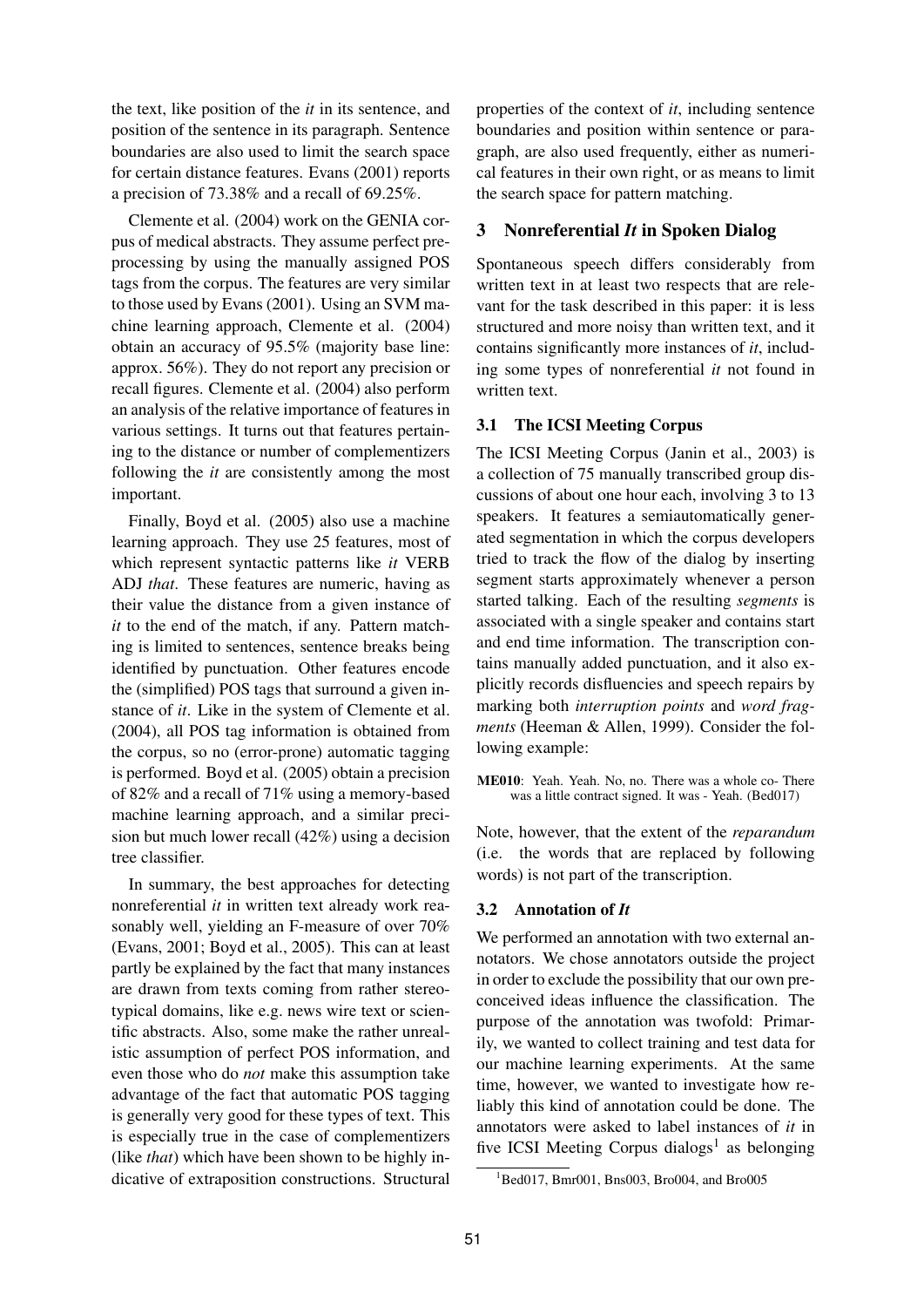to one of the classes **normal**, **vague**, **discarded**, **extrapos it**, **prop-it**, or **other**. <sup>2</sup> The idea behind using this five-fold classification (as opposed to a binary one) was that we wanted to be able to investigate the inter-annotator reliability for each of the sub-types individually (cf. below). The first two classes are sub-types of referential *it*: **Normal** applies to the normal, anaphoric use of *it*. **Vague** *it* (Eckert & Strube, 2000) is a form of *it* which is frequent in spoken language, but rare in written text. It covers instances of *it* which are indeed referential, but whose referent is not an identifiable linguistic string in the context of the pronoun. A frequent (but not the only) type of **vague** *it* is the one referring to the current discourse topic, like in the following example:

**ME011**: [...] [M]y vision of **it** is you know each of us will have our little P D A in front of us *Pause* and so the acoustics - uh you might want to try to match the acoustics. (Bmr001)

Note that we treat vague *it* as referential here even though, in the context of a coreference resolution preprocessing filter, it would make sense to treat it as nonreferential since it does not have an antecedent that it can be linked to. However, we follow Evans (2001) in assuming that the information that is required to classify an instance of *it* as a mention of the discourse topic is far beyond the local information that can reasonably be represented for an instance of *it*.

The classes **discarded**, **extrapos it** and **propit** are sub-types of nonreferential *it*. The first two types have already been shown in the example in Section 1. The class **prop-it**<sup>3</sup> was included to cover cases like the following:

**FE004**: So **it** seems like a lot of - some of the issues are the same. [...] (Bed017)

The annotators received instructions including descriptions and examples for all categories, and a decision tree diagram. The diagram told them e.g. to use *wh*-question formation as a test to distinguish **extrapos it** and **prop-it** on the one hand from **normal** and **vague** on the other. The criterion for distinguishing between the latter two phenomena was to use **normal** if an antecedent could be identified, and **vague** otherwise. For **normal** pronouns, the annotators were also asked to indicate the antecedent. The annotators were also told to tag as **extrapos it** only those cases in which an extraposed element (*to*-infinitive, *ing*-form or *that*-clause with or without complementizer) was available, and to use **prop-it** otherwise. The annotators individually performed the annotation of the five dialogs. The results of this initial annotation were analysed and problems and ambiguities in the annotation scheme were identified and corrected. The annotators then individually performed the actual annotation again. The results reported in the following are from this second annotation.

We then examined the inter-annotator reliability of the annotation by calculating the  $\kappa$  score (Carletta, 1996). The figures are given in Table 1. The category **other** contains all cases in which one of the minor categories was selected. Each table cell contains the percentage agreement and the  $\kappa$  value *for the respective category*. The final column contains the overall  $\kappa$  for the entire annotation.

The table clearly shows that the classification of *it* in spoken dialog appears to be by no means trivial: With one exception,  $\kappa$  for the category **normal** is below .67, the threshold which is normally regarded as allowing tentative conclusions (Krippendorff, 1980). The  $\kappa$  for the nonreferential sub-categories **extrapos it** and **prop-it** is also very variable, the figures for the former being on average slightly better than those for the latter, but still mostly below that threshold. In view of these results, it would be interesting to see similar annotation experiments on written texts. However, a study of the types of confusions that occur showed that quite a few of the disagreements arise from confusions of sub-categories belonging to the same super-category, i.e. referential resp. nonreferential. That means that a decision on the level of granularity that is needed for the current work can be done more reliably.

The data used in the machine learning experiments described in Section 4 is a *gold standard* variant that the annotators agreed upon after the annotation was complete. The distribution of the five classes in the *gold standard* data is as follows: **normal**: 588, **vague**: 48, **discarded**: 222, **extrapos it**: 71, and **prop-it**: 88.

 $2$ The actual tag set was larger, including categories like **idiom** which, however, the annotators turned out to use extremely rarely only. These values are therefore conflated in the category **other** in the following.

 $3$ Quirk et al. (1991)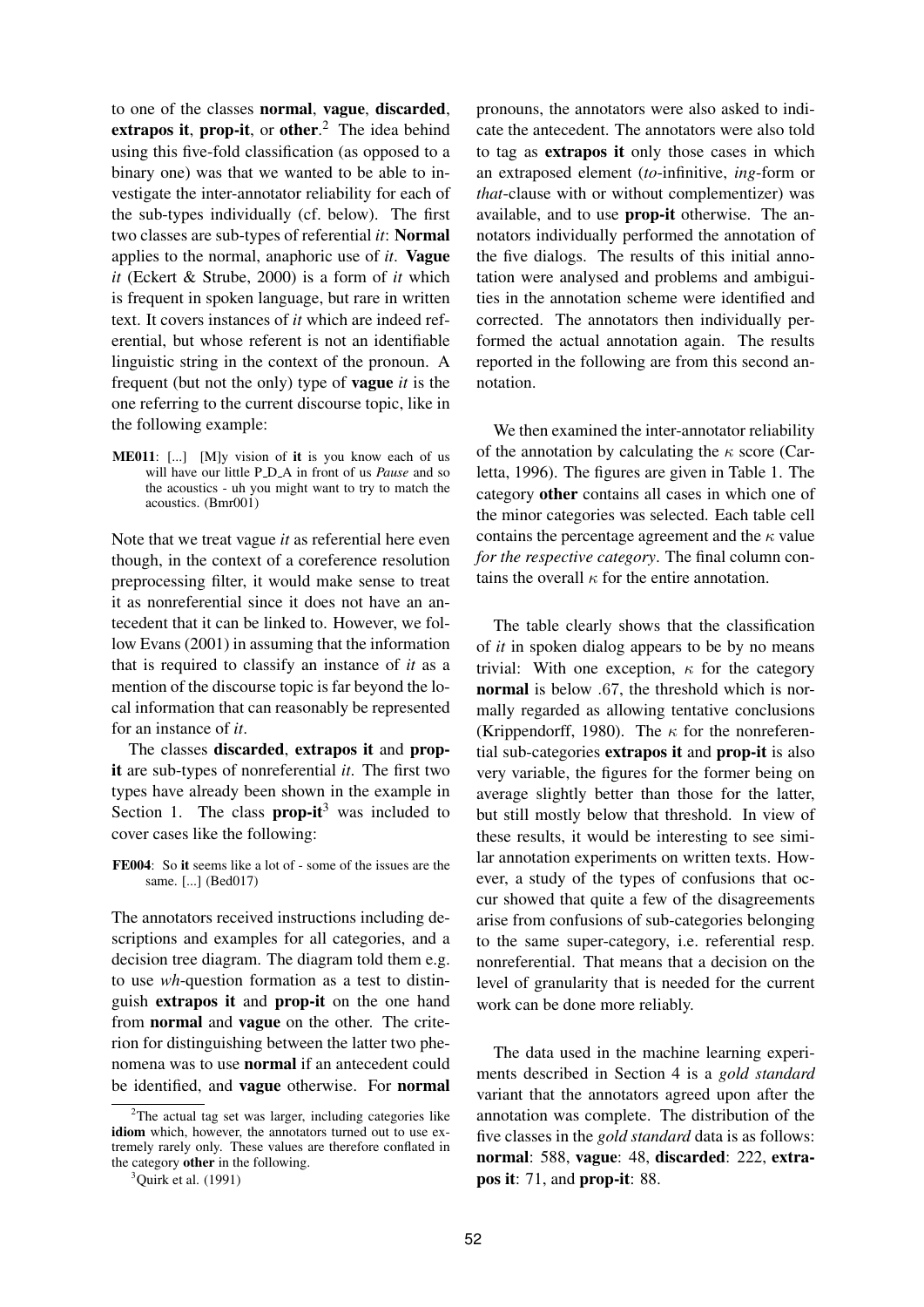|               | normal         | vague            | discarded      | extrapos it    | prop-it        | other            | $\kappa$ |
|---------------|----------------|------------------|----------------|----------------|----------------|------------------|----------|
| <b>Bed017</b> | $81.8\%$ / .65 | $36.4\%$ / .33   | $94.7\%$ / .94 | $30.8\%$ / .27 | $63.8\%$ / .54 | $44.4\%$ / .42   | .62      |
| Bmr001        | $88.5\%$ / .69 | $23.5\%$ / .21   | $93.6\%$ / .92 | $50.0\%$ / .48 | $40.0\%$ / .33 | $0.0\%$ / $-.01$ | .63      |
| <b>Bns003</b> | $81.9\%$ / 59  | $22.2\%$ / .18   | $80.5\%$ / .75 | 58.8%/.55      | $27.6\%$ / .21 | $33.3\%$ / .32   | .55      |
| <b>Bro004</b> | $84.0\%$ / .65 | $0.0\%$ / $-.05$ | $89.9\%$ / .86 | 75.9%/.75      | $62.5\%$ / .59 | $0.0\%$ / $-.01$ | .65      |
| <b>Bro005</b> | 78.6% L        | $0.0\%$ / $-.03$ | 88.0%/.84      | $60.0\%$ / .58 | $44.0\%$ / .36 | $25.0\%$ / .23   | .58      |

Table 1: Classification of *it* by two annotators in a corpus subset.

## **4 Automatic Classification**

#### **4.1 Training and Test Data Generation**

# **4.1.1 Segmentation**

We extracted all instances of *it* and the segments (i.e. speaker units) they occurred in. This produced a total of 1.017 instances, 62.5% of which were referential. Each instance was labelled as *ref* or *nonref* accordingly. Since a single segment does not adequately reflect the context of the *it*, we used the segments' time information to join segments to larger units. We adopted the concept and definition of *spurt* (Shriberg et al., 2001), i.e. a sequence of speech not interrupted by any pause longer than 500ms, and joined segments with time distances below this threshold. For each instance of *it*, features were generated mainly on the basis of this spurt.

#### **4.1.2 Preprocessing**

For each spurt, we performed the following preprocessing steps: First, we removed all single dashes (i.e. *interruption points*), non-lexicalised filled pauses (like *em* and *eh*), and all word fragments. This affected only the *string* representation of the spurt (used for pattern matching later), so the information that a certain spurt position was associated with e.g. an interruption point or a filled pause was not lost.

We then ran a simple algorithm to detect direct repetitions of 1 to up to 6 words, where removed tokens were skipped. If a repetition was found, each token in the *first* occurrence was tagged as *discarded*. Finally, we also temporarily removed potential discourse markers by matching each spurt against a short list of expressions like *actually*, *you know*, *I mean*, but also *so* and *sort of*. This was done rather agressively and without taking any context into account. The rationale for doing this was that while discourse markers do indeed convey important information to the discourse, they are not relevant for *the task at hand* and can thus be considered as noise that can be removed in order to make the (syntactic and lexical) patterns associated with nonreferential *it* stand out more clearly. For each spurt thus processed, POS tags were obtained automatically with the Stanford tagger (Toutanova et al., 2003). Although this tagger is trained on written text, we used it without any retraining.

#### **4.1.3 Feature Generation**

One question we had to address was which information from the transcription we wanted to use. One can assume that using information like sentence breaks or interruption points should be expected to help in the classification task at hand. On the other hand, we did not want our system to be *dependent* on this type of human-added information. Thus, we decided to do several setups which made use of this information to various degrees. Different setups differed with respect to the following options:

**-use eos information**: This option controls the effect of explicit end-of-sentence information in the transcribed data. If this option is active, this information is used in two ways: Spurt strings are trimmed in such a way that they do not cross sentence boundaries. Also, the search space for distance features is limited to the current sentence.

**-use interruption points**: This option controls the effect of explicit interruption points. If this option is active, this information is used in a similar way as sentence boundary information.

All of the features described in the following were obtained fully automatically. That means that errors in the shallow feature generation methods could propagate into the model that was learned from the data. The advantage of this approach is, however, that training and test data are *homogeneous*. A model trained on partly erroneous data is supposed to be more robust against similarly noisy testing data.

The first group of features consists of 21 surface syntactic patterns capturing the left and right context of *it*. Each pattern is represented by a binary feature which has either the value *match* or *nomatch*. This type of pattern matching is done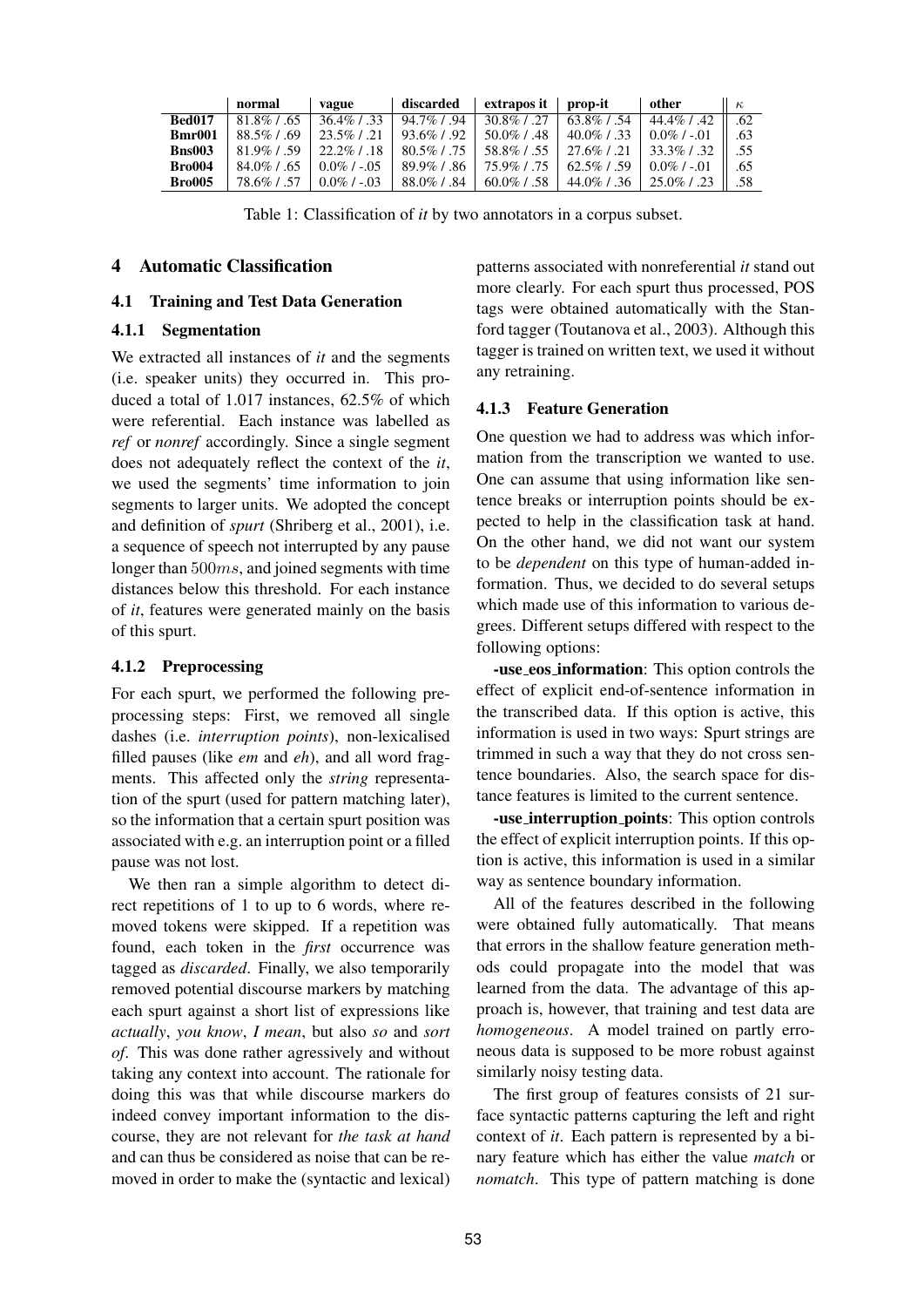for two reasons: To get a simplified symbolic representation of the syntactic context of *it*, and to extract the other elements (nouns, verbs) from its predicative context. The patterns are matched using shallow (regular-expression based) methods only.

The second group of features contains lexical information about the predicative context of *it*. It includes the verb that *it* is the grammatical subject resp. object of (if any). Further features are the nouns that serve as the direct object (if *it* is subject), and the noun resp. adjective complement in cases where *it* appears in a copula construction. All these features are extracted from the patterns described above, and then lemmatized.

The third group of features captures the wider context of *it* through distance (in tokens) to words of certain grammatical categories, like next complementizer, next *it*, etc.

The fourth group of features contains the following: *oblique* is a binary feature encoding whether the *it* is preceeded by a preposition. *in seemlist* is a feature that encodes whether or not the verb that *it* is the subject of appears in the list *seem, appear, look, mean, happen, sound* (from Dimitrov et al. (2002)). *discarded* is a binary feature that encodes whether the *it* has been tagged as discarded during preprocessing. The features are listed in Table 2. Features of the first group are only given as examples.

## **4.2 Machine Learning Experiment**

We then applied machine learning in order to build an automatic classifier for detecting nonreferential instances of *it*, given a vector of features as described above. We used JRip, the WEKA $4$  reimplementation of Ripper (Cohen, 1995). All following figures were obtained by means of ten-fold cross-validation. Table 3 contains all results discussed in what follows.

In a first experiment, we did not use either of the two options described above, so that no information about interruption points or sentence boundaries was available during training or testing. With this setting, the classifier achieved a recall of 55.1%, a precision of 71.9% and a resulting F-measure of 62.4% for the detection of the class *nonreferential*. The overall classification accuracy was 75.1%.

The advantage of using a machine learning sys-

tem that produces human-readable models is that it allows direct introspection of which of the features were used, and to which effect. It turned out that the *discarded* feature is very successful. The model produced a rule that used this feature and correctly identified 83 instances of nonreferential *it*, while it produced no false positives. Similarly, the *seem list* feature alone was able to correctly identify 22 instances, producing nine false positives. The following is an example of a more complex rule involving distance features, which is also very successful (37 true positives, 16 false positives):

```
dist_to_next_to <= 8 and
dist_to_next_adj <= 4
  \Rightarrow class = nonref (53.0/16.0)
```
This rule captures the common pattern for extraposition constructions like *It is important to do that.*

The following rule makes use of the feature encoding the distance to the next complementizer (14 true positives, five false positives):

obj\_verb = null and dist\_to\_next\_comp <= 5 ==> nonref (19.0/5.0)

The fact that these rules with these conditions were learned show that the features found to be most important for the detection of nonreferential *it* in written text (cf. Section 2) are also highly relevant for performing that task for spoken language.

We then ran a second experiment in which we used sentence boundary information to restrict the scope of both the pattern matching features and the distance-related features. We expected this to improve the performance of the model, as patterns should apply less generously (and thus more accurately), which could be expected to result in an increase in precision. However, the second experiment yielded a recall of 57.7%, a precision of only 70.1% and an F-measure of 63.3% for the detection of this class. The overall accuracy was 74.9%. The system produced a mere five rules (compared to seven before). The model produced the identical rule using the *discarded*-feature. The same applies to the *seem list* feature, with the difference that both precision and recall of this rule were altered: The rule now produced 23 true positives and six false positives. The slightly higher recall of the model using the sentence boundary information is mainly due to a better coverage of the rule using the features encoding the distance to the next toinfinitive and the next adjective: it now produced

<sup>4</sup> http://www.cs.waikato.ac.nz/ ml/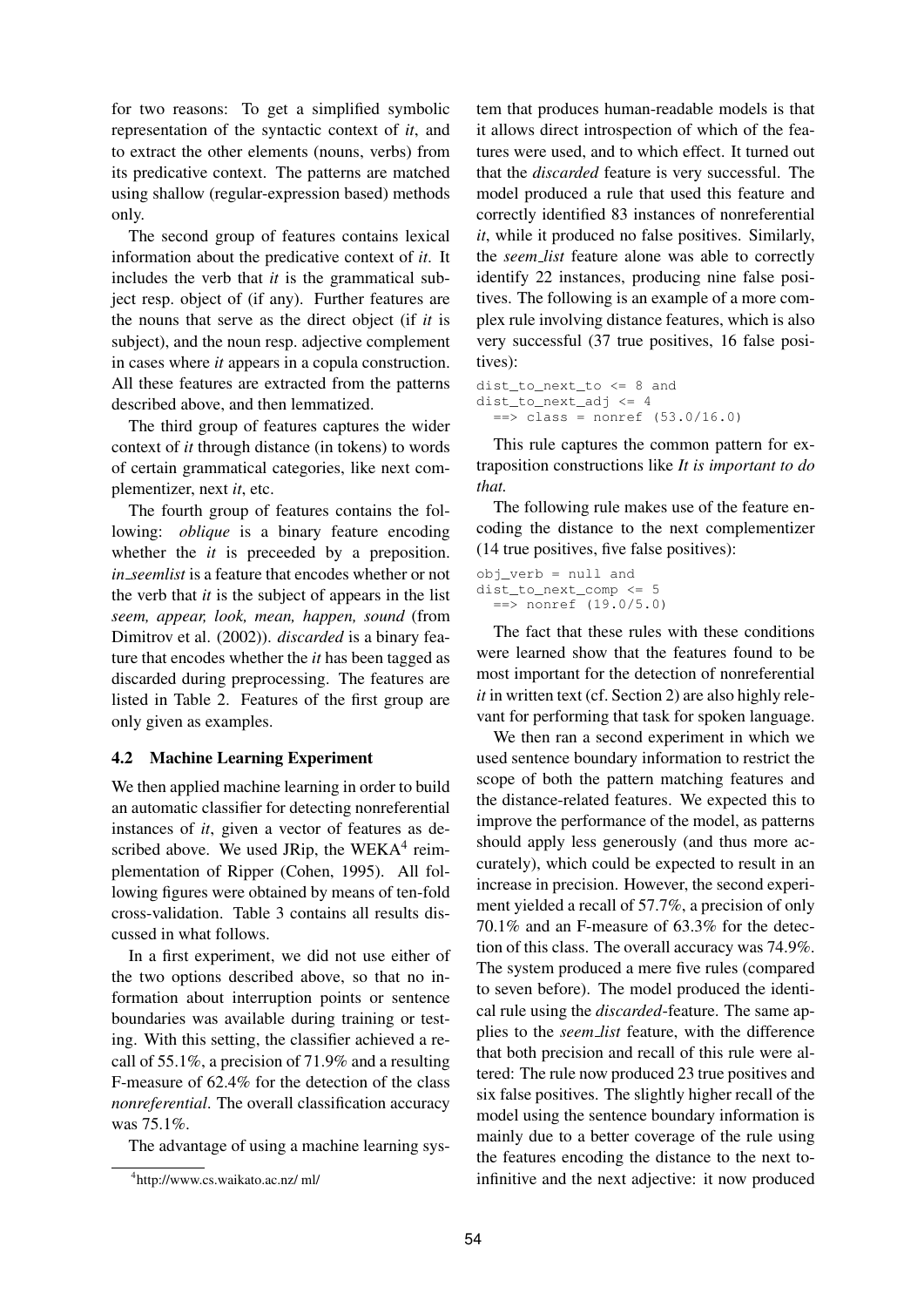|     | <b>Syntactic Patterns</b>            |                                                                               |  |  |  |  |
|-----|--------------------------------------|-------------------------------------------------------------------------------|--|--|--|--|
| 1.  | $INF_1$ it                           | $\frac{d}{dt}$                                                                |  |  |  |  |
| 10. | it_BE_adj                            | <i>it was easy</i>                                                            |  |  |  |  |
| 11. | it_BE_obj                            | it's a simple question                                                        |  |  |  |  |
| 13. | it_MOD-VERBS_INF_obj                 | it'll take some more time                                                     |  |  |  |  |
| 20. | it_VERBS_TO-INF                      | <i>it seems to be</i>                                                         |  |  |  |  |
|     | <b>Lexical Features</b>              |                                                                               |  |  |  |  |
| 22. | noun_comp                            | noun complement (in copula construction)                                      |  |  |  |  |
| 23. | adj_comp                             | adjective complement (in copula construction)                                 |  |  |  |  |
| 24. | subj_verb                            | verb that it is the subject of                                                |  |  |  |  |
| 25. | prep                                 | preposition before indirect object                                            |  |  |  |  |
| 26. | ind_obj                              | indirect object of verb that <i>it</i> is subject of                          |  |  |  |  |
| 27. | obj                                  | direct object of verb that <i>it</i> is subject of                            |  |  |  |  |
| 28. | obj_verb                             | verb that it is object of                                                     |  |  |  |  |
|     | <b>Distance Features (in tokens)</b> |                                                                               |  |  |  |  |
| 29. | dist_to_next_adj                     | distance to next adjective                                                    |  |  |  |  |
| 30. | dist_to_next_comp                    | distance to next complementizer (that, if, whether)                           |  |  |  |  |
| 31. | dist to next it                      | distance to next it                                                           |  |  |  |  |
| 32. | dist_to_next_nominal                 | distance to next nominal                                                      |  |  |  |  |
| 33. | $dist_to_next_to$                    | distance to next to-infinitive                                                |  |  |  |  |
| 34. | dist_to_previous_comp                | distance to previous complementizer                                           |  |  |  |  |
| 35. | dist_to_previous_nominal             | distance to previous nominal                                                  |  |  |  |  |
|     | <b>Other Features</b>                |                                                                               |  |  |  |  |
| 36. | oblique                              | whether <i>it</i> follows a preposition                                       |  |  |  |  |
| 37. | seem_list                            | whether subj_verb is seem, appear, look, mean, happen, sound                  |  |  |  |  |
| 38. | discarded                            | whether <i>it</i> has been marked as discarded ( <i>i.e.</i> in a repetition) |  |  |  |  |

Table 2: Our Features (selection)

57 true positives and only 30 false positives.

We then wanted to compare the contribution of the sentence breaks to that of the interruption points. We ran another experiment, using only the latter and leaving everything else unaltered. This time, the overall performance of the classifier improved considerably: recall was 60.9%, precision 80.0%, F-measure 69.2%, and the overall accuracy was 79.6%. The resulting model was rather complicated, including seven complex rules. The increase in recall is mainly due to the following rule, which is not easily interpreted:<sup>5</sup>

```
it_s = match and
dist_to_next_nominal >=21 and
dist_to_next_adj >=500 and
subj_verb = null
  ==> nonref (116.0/31.0)
```
The considerable improvement (in particular in precision) brought about by the interruption points, and the comparatively small impact of sentence boundary information, might be explainable in several ways. For instance, although sentence boundary information allows to limit both the search space for distance features and the scope of pattern matching, due to the shallow nature of preprocessing, what is *between* two sentence breaks is by no means a well-formed sentence. In that respect, it seems plausible to assume that smaller units (as delimited by interruption points) may be beneficial for precision as they give rise to fewer spurious matches. It must also be noted that interruption points do not mark *arbitrary* breaks in the flow of speech, but that they can signal important information (cf. Heeman & Allen (1999)).

## **5 Conclusion and Future Work**

This paper presented a machine learning system for the automatic detection of nonreferential *it* in spoken dialog. Given the fact that our feature extraction methods are only very shallow, the results we obtained are satisfying. On the one hand, the good results that we obtained when utilizing information about interruption points (P:80.0% / R:60.9% / F:69.2%) show the feasibility of detecting nonreferential *it* in spoken multi-party dialog. To our knowledge, this task has not been tackled before. On the other hand, the still fairly good results obtained by only using automatically determined features (P:71.9% / R:55.1% / F:62.4%) show that a practically usable filtering component for nonreferential *it* can be created even with rather simple means.

All experiments yielded classifiers that are *conservative* in the sense that their precision is considerably higher than their recall. This makes them particularly well-suited as *filter* components.

For the coreference resolution system that this

 $5$ The value 500 is used as a MAX\_VALUE to indicate that no match was found.